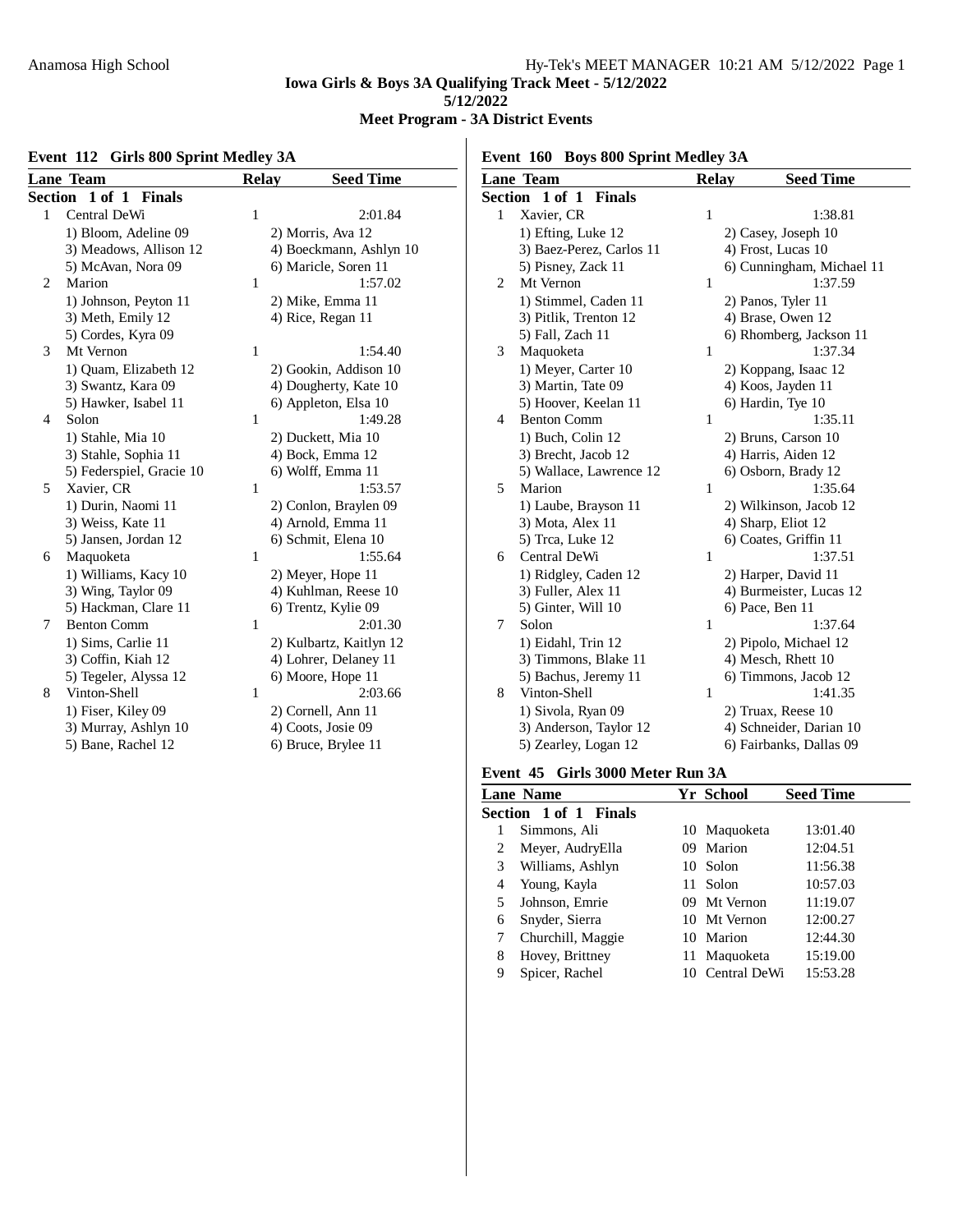**Meet Program - 3A District Events**

# **Event 46 Boys 3200 Meter Run 3A**

|    | <b>Lane Name</b>      | <b>Yr School</b> | <b>Seed Time</b> |
|----|-----------------------|------------------|------------------|
|    | Section 1 of 1 Finals |                  |                  |
|    | Petsche, Parker       | 09 Central DeWi  | 11:43.37         |
| 2  | Kabela, Brick         | 10 Solon         | 10:37.71         |
| 3  | Blix, Elijah          | 11 Vinton-Shell  | 10:31.15         |
| 4  | Erb, Shane            | 12 Marion        | 9:17.32          |
| 5  | Osgood, Jedidiah      | 11 Marion        | 9:33.12          |
| 6  | Olberding, Grady      | 09 Mt Vernon     | 10:33.83         |
| 7  | Jorgensen, Corbin     | 09 Central DeWi  | 11:11.87         |
| 8  | Laurent, Quinn        | 12 Xavier, CR    | 11:58.30         |
| 9  | Battien, Alec         | 11 Xavier, CR    | 13:28.49         |
| 10 | Hinman, Gabe          | 12 Solon         | NT               |

#### **Event 98 Girls 4x800 Meter Relay 3A**

|         | <b>Lane Team</b>         | <b>Relay</b> | <b>Seed Time</b>          |
|---------|--------------------------|--------------|---------------------------|
| Section | 1 of 1 Finals            |              |                           |
| 1       | Central DeWi             | 1            | 11:20.01                  |
|         | 1) Fielding, Julia 09    |              | 2) Tiefenthaler, Zoey 11  |
|         | 3) Claussen, Jennifer 09 |              | 4) Peters, Hannah 10      |
|         | 5) Boeckmann, Ashlyn 10  |              | 6) Petersen, Eliza 10     |
| 2       | Maquoketa                | 1            | 10:57.82                  |
|         | 1) Bean, Allison 10      |              | 2) Wing, Grace 11         |
|         | 3) Wing, Rylee 09        |              | 4) Starr, Finley 09       |
|         | 5) Huffman, Alexa 11     |              | 6) Gerardy, Faith 10      |
| 3       | Marion                   | 1            | 10:10.55                  |
|         | 1) Steffen, Peyton 12    |              | 2) McAllister, Natalie 10 |
|         | 3) Prier, Madison 12     |              | 4) Andresen, Sydney 10    |
|         | 5) Cordes, Kyra 09       |              |                           |
| 4       | Solon                    | 1            | 9:28.61                   |
|         | 1) Holtkamp, Kaia 12     |              | 2) Hoeper, Grace 09       |
|         | 3) Quillin, Anna 10      |              | 4) Federspiel, Gracie 10  |
|         | 5) O'Neill, Meghan 12    |              | 6) Williams, Ashlyn 10    |
| 5       | Mt Vernon                | 1            | 10:02.06                  |
|         | 1) Moss, Abbie 09        |              | 2) Schoff, Sam 09         |
|         | 3) Brand, Kameron 11     |              | 4) Swart, Laura 11        |
|         | 5) Johnson, Emrie 09     |              | 6) Meester, Emma 11       |
| 6       | <b>Benton Comm</b>       | 1            | 10:25.04                  |
|         | 1) Lyons, Jaida 10       |              | $2)$ King, Gwen 11        |
|         | 3) Rinderknecht, Abby 12 |              | 4) Jones, Abbie 09        |
|         | 5) Donald, Kennedy 10    |              | 6) Lohrer, Delaney 11     |
| 7       | Xavier, CR               | 1            | 10:57.86                  |
|         | 1) Neal, Annabelle 10    |              | 2) Schwendeman, Gwen 09   |
|         | 3) Maloney, Nora 10      |              | 4) Nguyen, Teresa 10      |
|         | 5) Cosgrove, Alma 11     |              | 6) Kane, Emily 11         |
| 8       | Vinton-Shell             | 1            | 11:57.64                  |
|         | 1) Weets, Ellie 09       |              | 2) Ahrenholz, Aspen 11    |
|         | 3) Primrose, Olivia 09   |              | 4) Walton, Sydney 10      |
|         | 5) Haisman, Molly 11     |              | 6) Thompson, Faith 11     |

**Event 99 Boys 4x800 Meter Relay 3A**

|   | <u>Lane Team</u>             | Relay        | <b>Seed Time</b>         |
|---|------------------------------|--------------|--------------------------|
|   | <b>Section 1 of 1 Finals</b> |              |                          |
| 1 | Vinton-Shell                 | $\mathbf{1}$ | 9:45.37                  |
|   | 1) Bramow, Alex 09           |              | 2) Smith, Landon 10      |
|   | 3) Koopman, Joseph 11        |              | 4) Janssen, Max 10       |
|   | 5) Fairbanks, Dallas 09      |              | 6) Blix, Elijah 11       |
| 2 | Solon                        | 1            | 8:40.62                  |
|   | 1) Bumsted, Grant 10         |              | 2) Becicka, Ty 12        |
|   | 3) Felderman, Quinn 11       |              | 4) Yeomans, Michael 10   |
|   | 5) Applegarth, Wyatt 10      |              | 6) Mesch, Rhett 10       |
| 3 | Xavier, CR                   | 1            | 8:35.25                  |
|   | 1) Camacho, Marcus 10        |              | 2) Rexroth, Jevin 11     |
|   | 3) Pisney, Zack 11           |              | 4) Lemker, Josef 11      |
|   | 5) Black, Gunnar 09          |              | 6) Frost, Lucas 10       |
| 4 | Mt Vernon                    | 1            | 8:14.59                  |
|   | 1) Fall, Zach 11             |              | 2) Fencl, Alex 12        |
|   | 3) Gilbert-Binder, Ben 12    |              | 4) Meeker, Jensen 11     |
|   | 5) Sansenbach, Carson 12     |              | 6) Moeller, Ryne 11      |
| 5 | Central DeWi                 | 1            | 8:29.70                  |
|   | 1) Donovan, Carter 12        |              | 2) Ginter, Will 10       |
|   | 3) Zimmer, Ben 10            |              | 4) Olson, Caleb 09       |
|   | 5) Bloom, Sam 11             |              | 6) Kuehn, Paul 11        |
| 6 | Marion                       | 1            | 8:35.65                  |
|   | 1) Verduzco, Nicholas 12     |              | 2) Regennitter, Jakob 11 |
|   | 3) Cook, Cooper 10           |              | 4) Osgood, Jedidiah 11   |
|   | 5) Erb, Shane 12             |              | 6) Roling, Blake 12      |
| 7 | <b>Benton Comm</b>           | 1            | 9:17.63                  |
|   | 1) Osborn, Brady 12          |              | 2) Morris, Isaac 10      |
|   | 3) Cretin, Isaac 12          |              | 4) Lange, Ryan 12        |
|   | 5) Schultz, Brandon 11       |              | 6) Schulte, Trey 11      |

# **Event 156 Boys 4x110 Meter Shuttle Hurdle 3A**

|   | Lane Team               | Relav | <b>Seed Time</b>          |
|---|-------------------------|-------|---------------------------|
|   | Section 1 of 2 Finals   |       |                           |
| 3 | Mt Vernon               | 1     | 1:04.45                   |
|   | 1) Fox, Kayden 11       |       | 2) Ulch, Brody 12         |
|   | 3) Ryan, Henry 11       |       | 4) Appleton, Leo 12       |
|   | 5) Moeller, Ryne 11     |       | 6) Francois, Miles 10     |
| 5 | Marion                  | 1     | 1:13.54                   |
|   | 1) Schmidt, Jedediah 10 |       | 2) Enos, Christian 09     |
|   | 3) Dyrland, Elliott 11  |       | 4) Weems, Asher 09        |
|   | 5) Duval, Abe 12        |       | 6) Hartzler, Alexander 10 |
|   |                         |       |                           |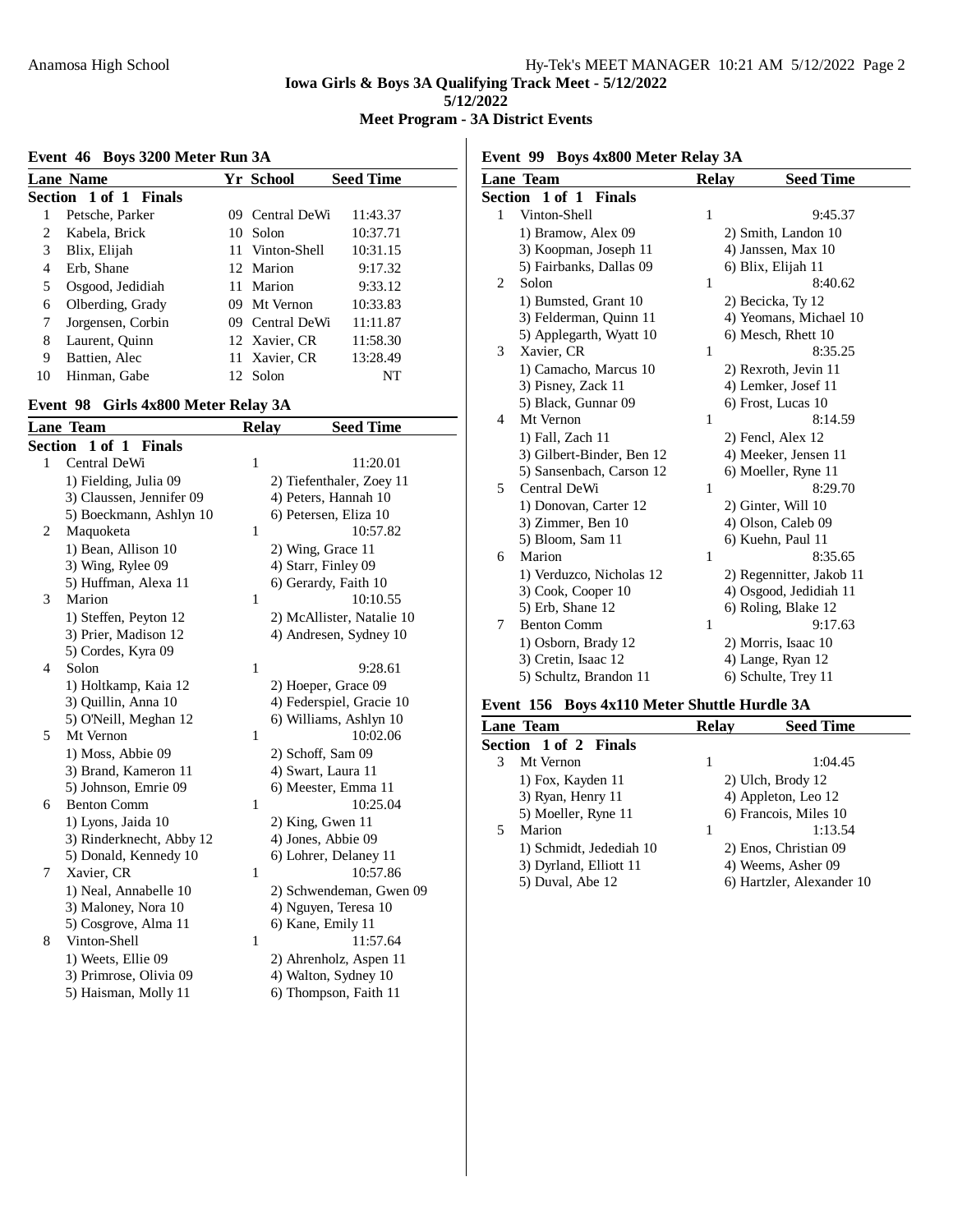# **Meet Program - 3A District Events**

| Central DeWi                 |   | 1:02.62                 |                                                          |                                     |
|------------------------------|---|-------------------------|----------------------------------------------------------|-------------------------------------|
| 1) Rheingans, Tristan 10     |   | 2) Watters, Matthew 11  | Lane N                                                   |                                     |
| 3) Krukow, Abram 09          |   | 4) Watters, Ryan 09     | <b>Section</b>                                           |                                     |
| 5) Schlimmer, Luke 12        |   | 6) Burmeister, Lucas 12 |                                                          | M                                   |
| <b>Benton Comm</b>           | 1 | 1:02.57                 | 2                                                        | M                                   |
| 1) Buch, Colin 12            |   | 2) Franck, Noah 11      | 3                                                        | <sub>B1</sub>                       |
| 3) Thompson, Aidan 12        |   | 4) Patterson, Easton 11 | 4                                                        | M                                   |
| 5) Lange, Grant 12           |   | 6) Suiter, Brayden 09   | 5                                                        | To                                  |
| Xavier, CR                   | 1 | 1:02.58                 | 6                                                        | Cł                                  |
| 1) Oleson, Quinn 10          |   | 2) Hacke, Will 11       |                                                          | Th                                  |
| 3) Beasler-Weber, Coleton 10 |   | 4) Hartman, Grayson 11  | 8                                                        | Dι                                  |
| 5) Stoltenberg, Colin 10     |   | 6) Perreault, Liam 10   |                                                          |                                     |
| Solon                        | 1 | 1:04.14                 |                                                          | Ja                                  |
| 1) Kotar, Nash 10            |   | 2) Brandt, Charlie 10   |                                                          | Po                                  |
| 3) Carney, Cole 09           |   | 4) Mullen, Brady 12     |                                                          |                                     |
| 5) Duckett, Ben 10           |   | 6) Foster, Oaken 11     |                                                          | $H_6$<br>$\sqrt{ }$                 |
|                              |   |                         | Section 2 of 2 Finals(Event 156 Boys 4x110 Meter Shuttle | Event 5<br><b>Section</b><br>2<br>3 |

#### **Event 68 Girls 4x100 Meter Shuttle Hurdle 3A**

|         | <b>Lane Team</b>       | <b>Relay</b> | <b>Seed Time</b>         |
|---------|------------------------|--------------|--------------------------|
| Section | 1 of 2 Finals          |              |                          |
| 1       | Central DeWi           | 1            | 1:17.42                  |
|         | 1) Sutton, Laura 10    |              | 2) Barber, Delaney 09    |
|         | 3) Donovan, Kennady 11 |              | 4) Mosier, Grace 12      |
|         | 5) Maricle, Soren 11   |              | 6) Morris, Ava 12        |
| 3       | Marion                 | 1            | 1:13.09                  |
|         | 1) Gustafson, Maddy 10 |              | 2) Lantermans, Claire 09 |
|         | 3) Dunne, Molly 12     |              | 4) Johnson, Peyton 11    |
|         | 5) Lovell, Kenzie 09   |              |                          |
| 5       | Maquoketa              | 1            | 1:15.67                  |
|         | 1) Williams, Kacy 10   |              | 2) Armbruster, Jordan 11 |
|         | 3) Trentz, Kylie 09    |              | 4) Huffman, Alexa 11     |
|         | 5) Meyer, Hope 11      |              | 6) Abeln, Chloee 09      |
| 7       | Vinton-Shell           | $\mathbf{1}$ | 1:28.19                  |
|         | 1) Bane, Rachel 12     |              | 2) Cornell, Dakota 09    |
|         | 3) Johnson, Julia 10   |              | 4) Watson, Jolie 09      |
|         | 5) Hedrick, Olivia 09  |              |                          |
|         | Section 2 of 2 Finals  |              |                          |
| 1       | <b>Benton Comm</b>     | $\mathbf{1}$ | 1:09.24                  |
|         | 1) Tegeler, Alyssa 12  |              | 2) Coffin, Kiah 12       |
|         | 3) Morris, Janelle 12  |              | 4) Moore, Hope 11        |
|         | 5) Moore, Haiden 09    |              | 6) Sadler, Mabry 09      |
| 3       | Solon                  | 1            | 1:06.82                  |
|         | 1) Stahle, Mia 10      |              | 2) Foster, Calla 11      |
|         | 3) Stahle, Sophia 11   |              | 4) Stahle, Aly 09        |
|         | 5) Buffington, Jada 12 |              | 6) Holtkamp, Tatum 10    |
| 5       | Xavier, CR             | 1            | 1:08.67                  |
|         | 1) Durin, Sierra 11    |              | 2) Durin, Naomi 11       |
|         | 3) Van Berkem, Ava 09  |              | 4) Arnold, Emma 11       |
|         | 5) Nasution, Olivia 12 |              | 6) Maloney, Nora 10      |
| 7       | Mt Vernon              | 1            | 1:12.59                  |
|         | 1) Meester, Chloe 09   |              | 2) Wachendorf, Alex 11   |
|         | 3) Hawker, Isabel 11   |              | 4) Appleton, Elsa 10     |
|         | 5) Swart, Laura 11     |              | 6) Swantz, Kara 09       |
|         |                        |              |                          |

**Event 5 Girls 100 Meter Dash 3A**

|   | <b>Lane Name</b>      |     | Yr School          | <b>Seed Time</b> |
|---|-----------------------|-----|--------------------|------------------|
|   | Section 1 of 2 Finals |     |                    |                  |
| 1 | Miller, Madeleine     |     | 11 Mt Vernon       | NT               |
| 2 | Meyer, Hope           | 11. | Maquoketa          | 14.73            |
| 3 | Bloom, Adeline        |     | 09 Central DeWi    | 14.48            |
| 4 | Morris, Ava           |     | 12 Central DeWi    | 13.92            |
| 5 | Townsley, Emma        | 10  | <b>Benton Comm</b> | 14.24            |
| 6 | Christiansen, Katie   |     | 09 Maquoketa       | 14.53            |
| 7 | Thuerauf, Natalie     |     | 09 Mt Vernon       | 14.84            |
| 8 | Durin, Sierra         |     | 11 Xavier, CR      | NT               |
|   | Section 2 of 2 Finals |     |                    |                  |
| 1 | Jansen, Jordan        |     | 12 Xavier, CR      | 13.73            |
| 2 | Poston, Autumn        |     | 12 Marion          | 13.64            |
| 3 | Hendrickson, Leah     |     | 12 Vinton-Shell    | 13.15            |
| 4 | Duckett, Mia          | 10  | Solon              | 12.74            |
| 5 | Lovell, Kenzie        | 09. | Marion             | 13.13            |
| 6 | Wolff, Emma           | 11  | Solon              | 13.32            |
| 7 | Erickson, Tess        |     | 10 Vinton-Shell    | 13.69            |
| 8 | Nolte, Danika         | 10  | <b>Benton Comm</b> | 13.90            |
|   |                       |     |                    |                  |

#### **Event 6 Boys 100 Meter Dash 3A**

|   | <b>Lane Name</b>      |     | Yr School          | <b>Seed Time</b> |
|---|-----------------------|-----|--------------------|------------------|
|   | Section 1 of 2 Finals |     |                    |                  |
| 1 | Staab, Zach           |     | 10 Vinton-Shell    | 12.85            |
| 2 | Sundell, Thomas       | 11- | Xavier, CR         | 12.67            |
| 3 | Duval, Abe            | 12  | Marion             | 12.65            |
| 4 | Martin, Tate          | 09  | Maquoketa          | 12.17            |
| 5 | Sawyer, Colton        | 09. | Central DeWi       | 12.33            |
| 6 | Naeve, Ryan           |     | 12 Mt Vernon       | 12.67            |
| 7 | Ferguson, Levi        |     | 10 Vinton-Shell    | 12.85            |
| 8 | Wilhelm, Derek        | 09. | Maquoketa          | NT               |
|   | Section 2 of 2 Finals |     |                    |                  |
| 1 | Quillin, Jake         |     | 12 Solon           | 12.05            |
| 2 | Pipolo, Michael       |     | 12 Solon           | 11.66            |
| 3 | Mota, Alex            | 11  | Marion             | 11.08            |
| 4 | McDermott, Aidan      |     | 11 Xavier, CR      | 11.00            |
| 5 | Wallace, Sam          | 11  | <b>Benton Comm</b> | 11.02            |
| 6 | Bruns, Carson         | 10  | <b>Benton Comm</b> | 11.52            |
| 7 | Shaw, Cael            |     | 10 Central DeWi    | 11.87            |
| 8 | Hird, Jackson         |     | 10 Mt Vernon       | 12.06            |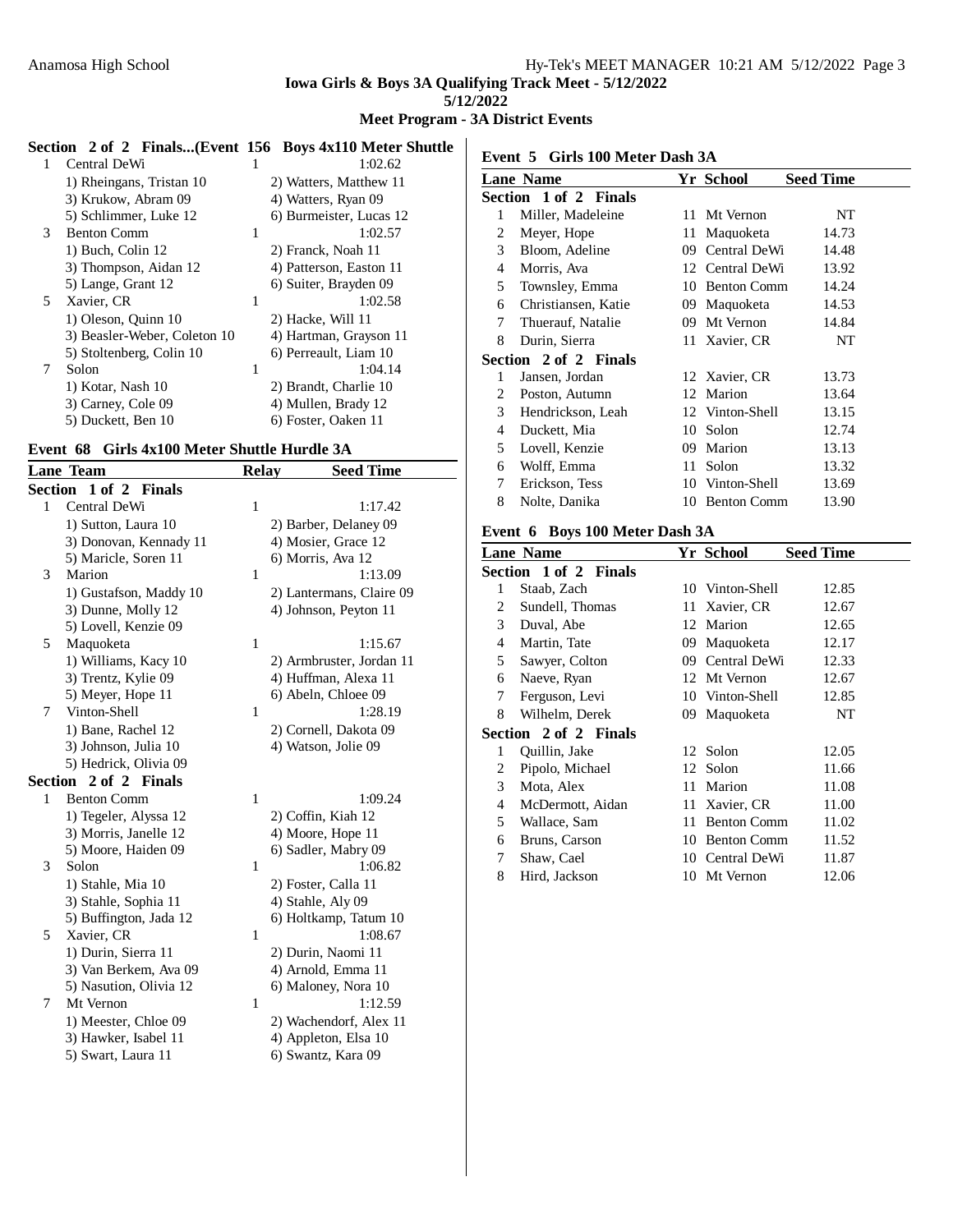# **Meet Program - 3A District Events**

# **Event 150 Girls Distance Medley 3A**

**Event 113 Boys Distance Medley 3A**

|                | <u>Lane Team</u>            | <b>Relay</b> | <b>Seed Time</b>        |
|----------------|-----------------------------|--------------|-------------------------|
| Section        | $1$ of $1$<br><b>Finals</b> |              |                         |
| 1              | Vinton-Shell                | 1            | 5:07.08                 |
|                | 1) Cornell, Ann 11          |              | 2) Bearbower, Paige 11  |
|                | 3) Chvala, Addy 09          |              | 4) Thompson, Faith 11   |
|                | 5) Bane, Rachel 12          |              | 6) Erickson, Tess 10    |
| $\overline{c}$ | <b>Benton Comm</b>          | 1            | 4:47.46                 |
|                | 1) Kulbartz, Kaitlyn 12     |              | 2) Drahos, Ashlyn 09    |
|                | 3) Donald, Kennedy 10       |              | 4) Jones, Abbie 09      |
|                | 5) King, Gwen 11            |              | 6) Townsley, Emma 10    |
| 3              | Marion                      | 1            | 4:27.90                 |
|                | 1) Burlage, Sydney 12       |              | 2) Piper, Alexis 12     |
|                | 3) Steffen, Peyton 12       |              | 4) Prier, Madison 12    |
|                | 5) McAllister, Natalie 10   |              | 6) Cordes, Kyra 09      |
| 4              | Solon                       | 1            | 4:22.22                 |
|                | 1) Levin, Makinley 12       |              | 2) Levin, Callie 10     |
|                | 3) Holtkamp, Kaia 12        |              | 4) O'Neill, Meghan 12   |
|                | 5) Bock, Emma 12            |              | 6) Stahle, Mia 10       |
| 5              | Mt Vernon                   | 1            | 4:25.64                 |
|                | 1) Schurbon, Paige 09       |              | 2) Swantz, Kara 09      |
|                | 3) Meester, Emma 11         |              | 4) Swart, Laura 11      |
|                | 5) Dougherty, Kate 10       |              | 6) Quam, Elizabeth 12   |
| 6              | Maquoketa                   | 1            | 4:35.65                 |
|                | 1) Armbruster, Jordan 11    |              | 2) Wing, Taylor 09      |
|                | 3) Hackman, Kalyn 09        |              | 4) Hackman, Clare 11    |
|                | 5) Bean, Allison 10         |              | 6) Trentz, Kylie 09     |
| 7              | Xavier, CR                  | 1            | 4:53.97                 |
|                | 1) Blue, Ava 10             |              | 2) Rexroth, Taylor 09   |
|                | 3) Henry, Addison 10        |              | 4) Schmit, Elena 10     |
|                | 5) Neal, Annabelle 10       |              | 6) Tucker, Elizabeth 10 |
| 8              | Central DeWi                | 1            | 5:12.62                 |
|                | 1) McNealy, Sydney 09       |              | 2) Donovan, Kennady 11  |
|                | 3) Denahy, Shea 11          |              | 4) Gilroy, Madison 10   |
|                | 5) Grantz, Hannah 09        |              | 6) Marvin, Leah 09      |

|                | <b>Lane Team</b>          | Relay        | <b>Seed Time</b>         |
|----------------|---------------------------|--------------|--------------------------|
| <b>Section</b> | 1 of 1 Finals             |              |                          |
| 1              | Vinton-Shell              | 1            | 3:52.09                  |
|                | 1) Anderson, Taylor 12    |              | 2) Schneider, Darian 10  |
|                | 3) Zearley, Logan 12      |              | 4) Fairbanks, Dallas 09  |
|                | 5) Sivola, Ryan 09        |              | 6) Truax, Reese 10       |
| 2              | Xavier, CR                | 1            | 3:50.87                  |
|                | 1) Hartman, Grayson 11    |              | 2) McDermott, Aidan 11   |
|                | 3) Frost, Lucas 10        |              | 4) Lemker, Josef 11      |
|                | 5) Efting, Luke 12        |              | 6) Camacho, Marcus 10    |
| 3              | <b>Benton Comm</b>        | 1            | 3:40.10                  |
|                | 1) Wallace, Lawrence 12   |              | 2) Thompson, Aidan 12    |
|                | 3) Pfiffner, Easton 10    |              | 4) Schulte, Trey 11      |
|                | 5) Cretin, Isaac 12       |              | 6) Gallery, Aidan 11     |
| $\overline{4}$ | Mt Vernon                 | 1            | 3:37.66                  |
|                | 1) Rhomberg, Jackson 11   |              | 2) Erickson, Brady 11    |
|                | 3) Fall, Zach 11          |              | 4) Sansenbach, Carson 12 |
|                | 5) Brase, Owen 12         |              | 6) Pitlik, Trenton 12    |
| 5              | Marion                    | $\mathbf{1}$ | 3:39.16                  |
|                | 1) Laube, Brayson 11      |              | 2) Sharp, Eliot 12       |
|                | 3) Mota, Alex 11          |              | 4) Erb, Shane 12         |
|                | 5) Dyrland, Elliott 11    |              | 6) Roling, Blake 12      |
| 6              | Solon                     | 1            | 3:41.54                  |
|                | 1) Gerdin, Grant 12       |              | 2) Timmons, Jacob 12     |
|                | 3) Knight, Austin 10      |              | 4) Becicka, Ty 12        |
|                | 5) Yeomans, Michael 10    |              | 6) Pentico, Parker 12    |
| 7              | Central DeWi              | 1            | 3:50.88                  |
|                | 1) Pace, Ben 11           |              | 2) Harper, David 11      |
|                | 3) Blankenship, Hunter 12 |              | 4) Donovan, Carter 12    |
|                | 5) Bloom, Sam 11          |              | 6) Watters, Matthew 11   |
| 8              | Maquoketa                 | 1            | 4:10.00                  |
|                | 1) Powers, Owen 12        |              | 2) Burns, Johnny 11      |
|                | 3) Current, Thad 09       |              | 4) Nabb, Jacob 09        |
|                | 5) Hardin, Tye 10         |              | 6) Hoover, Keelan 11     |

# **Event 21 Girls 400 Meter Dash 3A**

|                | <b>Lane Name</b>      |    | Yr School          | <b>Seed Time</b> |
|----------------|-----------------------|----|--------------------|------------------|
|                | Section 1 of 2 Finals |    |                    |                  |
| 1              | Hoffman, Lydia        | 10 | Central DeWi       | NT               |
| 2              | Townsley, Emma        |    | 10 Benton Comm     | NT               |
| 3              | Wing, Rylee           |    | 09 Maquoketa       | 1:08.05          |
| $\overline{4}$ | Schoff, Sam           | 09 | Mt Vernon          | 1:07.02          |
| 5              | King, Gwen            | 11 | <b>Benton Comm</b> | 1:07.77          |
| 6              | Newton, Annabelle     |    | 11 Vinton-Shell    | 1:08.25          |
| 7              | Lansdown, Annie       |    | 11 Marion          | NT               |
|                | Section 2 of 2 Finals |    |                    |                  |
| 1              | Erickson, Tess        |    | 10 Vinton-Shell    | 1:05.48          |
| 2              | Meadows, Allison      |    | 12 Central DeWi    | 1:02.58          |
| 3              | Arnold, Emma          |    | 11 Xavier, CR      | 1:00.15          |
| 4              | Bock, Emma            |    | 12 Solon           | 57.31            |
| 5              | Federspiel, Gracie    | 10 | Solon              | 59.07            |
| 6              | Kuhlman, Reese        |    | 10 Maguoketa       | 1:01.33          |
| 7              | Brand, Kameron        | 11 | Mt Vernon          | 1:04.79          |
| 8              | Rice, Regan           | 11 | Marion             | 1:06.77          |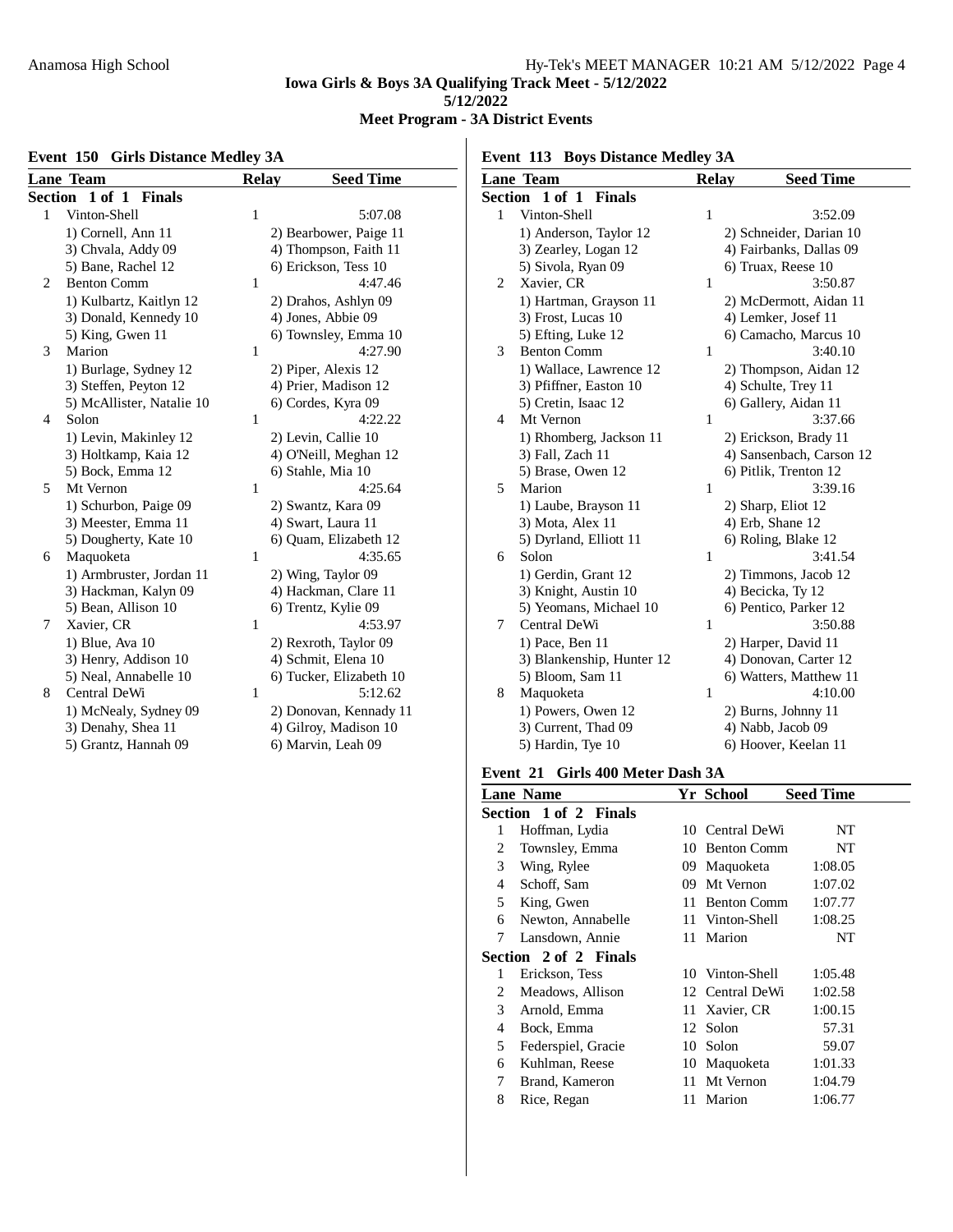# **Meet Program - 3A District Events**

# **Event 22 Boys 400 Meter Dash 3A**

|   | <b>Lane Name</b>      |    | Yr School          | <b>Seed Time</b> |
|---|-----------------------|----|--------------------|------------------|
|   | Section 1 of 2 Finals |    |                    |                  |
| 1 | Meyer, Anthony        | 10 | Central DeWi       | NT               |
| 2 | Sims, Willie          | 09 | Maquoketa          | 1:00.57          |
| 3 | Sivola, Ryan          | 09 | Vinton-Shell       | 58.12            |
| 4 | Koos, Jayden          | 11 | Maquoketa          | 55.36            |
| 5 | Regennitter, Jakob    | 11 | Marion             | 55.95            |
| 6 | Dougherty, Jake       |    | 12 Xavier, CR      | 58.94            |
| 7 | Knipper, Grant        | 10 | Solon              | NT               |
| 8 | Kuehn, Paul           | 11 | Central DeWi       | NT               |
|   | Section 2 of 2 Finals |    |                    |                  |
| 1 | Page, Eli             |    | 10 Vinton-Shell    | 54.64            |
| 2 | Rexroth, Jevin        | 11 | Xavier, CR         | 52.25            |
| 3 | Sharp, Eliot          | 12 | Marion             | 51.02            |
| 4 | Bachus, Jeremy        | 11 | Solon              | 50.51            |
| 5 | Pitlik, Trenton       | 12 | Mt Vernon          | 50.68            |
| 6 | Harris, Aiden         | 12 | <b>Benton Comm</b> | 51.33            |
| 7 | Gardner, Oliver       | 11 | Mt Vernon          | 54.00            |
| 8 | Brooks, Gavin         | 09 | <b>Benton Comm</b> | 55.30            |

# **Event 82 Girls 4x200 Meter Relay 3A**

|                | <b>Lane Team</b>            | <b>Relay</b> | <b>Seed Time</b>        |
|----------------|-----------------------------|--------------|-------------------------|
| Section        | $1$ of $1$<br><b>Finals</b> |              |                         |
| 1              | Central DeWi                | $\mathbf{1}$ | 1:55.45                 |
|                | 1) Bloom, Adeline 09        |              | 2) Boeckmann, Ashlyn 10 |
|                | 3) Peters, Hannah 10        |              | 4) Fielding, Julia 09   |
|                | 5) Meadows, Allison 12      |              | 6) Morris, Ava 12       |
| $\overline{2}$ | Xavier, CR                  | $\mathbf{1}$ | 1:53.03                 |
|                | 1) Durin, Sierra 11         |              | 2) Conlon, Braylen 09   |
|                | 3) Weiss, Kate 11           |              | 4) Jansen, Jordan 12    |
|                | 5) Muhlbauer, Regan 10      |              | 6) Neal, Annabelle 10   |
| 3              | Marion                      | 1            | 1:49.61                 |
|                | 1) Burlage, Sydney 12       |              | 2) Meth, Emily 12       |
|                | 3) Piper, Alexis 12         |              | 4) Lovell, Kenzie 09    |
|                | 5) Mike, Emma 11            |              |                         |
| $\overline{4}$ | Solon                       | $\mathbf{1}$ | 1:44.87                 |
|                | 1) Levin, Makinley 12       |              | 2) Stahle, Sophia 11    |
|                | 3) Duckett, Mia 10          |              | 4) Stahle, Aly 09       |
|                | 5) Levin, Callie 10         |              | 6) Wolff, Emma 11       |
| 5              | Mt Vernon                   | $\mathbf{1}$ | 1:49.49                 |
|                | 1) Ouam, Elizabeth 12       |              | 2) Gookin, Addison 10   |
|                | 3) Swantz, Kara 09          |              | 4) Dougherty, Kate 10   |
|                | 5) Meester, Chloe 09        |              | 6) Schurbon, Paige 09   |
| 6              | <b>Benton Comm</b>          | $\mathbf{1}$ | 1:52.70                 |
|                | 1) Von Ahsen, Emma 11       |              | 2) Coffin, Kiah 12      |
|                | 3) Lohrer, Delaney 11       |              | 4) Moore, Hope 11       |
|                | 5) Kulbartz, Kaitlyn 12     |              | 6) Tegeler, Alyssa 12   |
| 7              | Vinton-Shell                | $\mathbf{1}$ | 1:54.41                 |
|                | 1) Timmerman, Kate 11       |              | 2) Clemensen, Peytin 10 |
|                | 3) Murray, Ashlyn 10        |              | 4) Coots, Josie 09      |
|                | 5) Bruce, Brylee 11         |              | 6) Hendrickson, Leah 12 |
| 8              | Maquoketa                   | 1            | 1:58.98                 |
|                | 1) Christiansen, Katie 09   |              | 2) Koppes, Maddie 09    |
|                | 3) Sims, Malia 11           |              | 4) Abeln, Chloee 09     |
|                | 5) Lemke, Marlie 11         |              | 6) Fultner, Larissa 11  |
|                |                             |              |                         |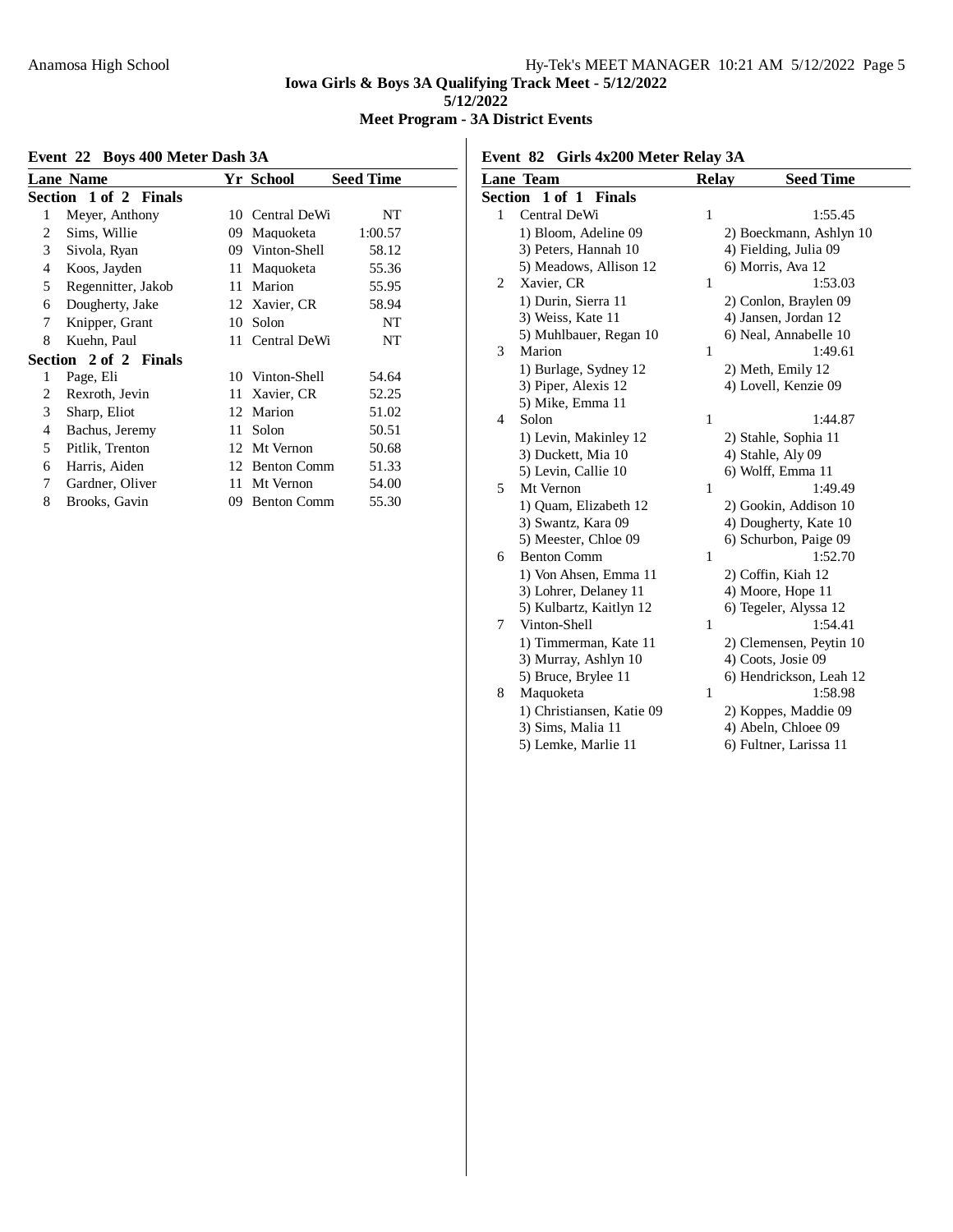**Meet Program - 3A District Events**

# **Event 83 Boys 4x200 Meter Relay 3A**

|         | <u>Lane Team</u>         | Relay | <b>Seed Time</b>          |
|---------|--------------------------|-------|---------------------------|
| Section | 1 of 1<br><b>Finals</b>  |       |                           |
| 1       | Xavier, CR               | 1     | 1:37.41                   |
|         | 1) Baez-Perez, Carlos 11 |       | 2) Casey, Joseph 10       |
|         | 3) Wilgenbusch, Kaleb 09 |       | 4) Cunningham, Michael 11 |
|         | 5) Dougherty, Jake 12    |       | 6) Russell, William 10    |
| 2       | Central DeWi             | 1     | 1:33.04                   |
|         | 1) Fuller, Alex 11       |       | 2) Ridgley, Caden 12      |
|         | 3) Burmeister, Lucas 12  |       | 4) Ginter, Will 10        |
|         | 5) Pace, Ben 11          |       | 6) Watters, Matthew 11    |
| 3       | Solon                    | 1     | 1:31.67                   |
|         | 1) Timmons, Blake 11     |       | 2) Eidahl, Trin 12        |
|         | 3) Pipolo, Michael 12    |       | 4) Mesch, Rhett 10        |
|         | 5) Bachus, Jeremy 11     |       | 6) Knight, Austin 10      |
| 4       | <b>Benton Comm</b>       | 1     | 1:29.78                   |
|         | 1) Wallace, Sam 11       |       | 2) Bruns, Carson 10       |
|         | 3) Sunesen, Bjorn 12     |       | 4) Brecht, Jacob 12       |
|         | 5) Harris, Aiden 12      |       | 6) Thompson, Aidan 12     |
| 5       | Mt Vernon                | 1     | 1:31.06                   |
|         | 1) Rhomberg, Jackson 11  |       | 2) Meeker, Jensen 11      |
|         | 3) Stimmel, Caden 11     |       | 4) Brase, Owen 12         |
|         | 5) Pitlik, Trenton 12    |       | 6) Ulch, Brody 12         |
| 6       | Maquoketa                | 1     | 1:32.47                   |
|         | 1) Meyer, Carter 10      |       | 2) Koppang, Isaac 12      |
|         | 3) Hoover, Keelan 11     |       | 4) Hardin, Tye 10         |
|         | 5) Koos, Jayden 11       |       | 6) Burns, Johnny 11       |
| 7       | Marion                   | 1     | 1:36.90                   |
|         | 1) Laube, Brayson 11     |       | 2) Trea, Luke 12          |
|         | 3) Wilkinson, Jacob 12   |       | 4) Dyrland, Elliott 11    |
|         | 5) Duval, Abe 12         |       | 6) Glade, Kai 11          |
| 8       | Vinton-Shell             | 1     | 1:40.61                   |
|         | 1) Truax, Reese 10       |       | 2) Solberg, Destin 10     |
|         | 3) Staab, Zach 10        |       | 4) Ferguson, Levi 10      |
|         | 5) Zearley, Logan 12     |       | 6) Anderson, Taylor 12    |

#### **Event 51 Girls 100 Meter Hurdles 3A**

|   | <b>Lane Name</b>      |    | Yr School       | <b>Seed Time</b> |
|---|-----------------------|----|-----------------|------------------|
|   | Section 1 of 2 Finals |    |                 |                  |
|   | Lantermans, Claire    | 09 | Marion          | 20.24            |
|   | Moore, Haiden         |    | 09 Benton Comm  | 19.61            |
| 3 | Gustafson, Maddy      |    | 10 Marion       | 18.38            |
| 4 | Nasution, Olivia      |    | 12 Xavier, CR   | 18.08            |
| 5 | Armbruster, Jordan    |    | 11 Maguoketa    | 18.31            |
| 6 | Wachendorf, Alex      |    | 11 Mt Vernon    | 18.96            |
|   | Bane, Rachel          |    | 12 Vinton-Shell | 20.04            |
| 8 | Mosier, Grace         |    | 12 Central DeWi | 21.17            |

|   | Section 2 of 2 Finals |                 |       |
|---|-----------------------|-----------------|-------|
|   | Meester, Chloe        | 09 Mt Vernon    | 17.52 |
| 2 | Foster, Calla         | 11 Solon        | 17.11 |
| 3 | Durin, Naomi          | 11 Xavier, CR   | 16.32 |
| 4 | Maricle, Soren        | 11 Central DeWi | 16.20 |
|   | 5 Tegeler, Alyssa     | 12 Benton Comm  | 16.24 |
|   | 6 Hendrickson, Leah   | 12 Vinton-Shell | 16.65 |
|   | Williams, Kacy        | 10 Maguoketa    | 17.45 |
| 8 | Buffington, Jada      | 12 Solon        | 17 77 |

#### **Event 54 Boys 110 Meter Hurdles 3A**

|   | <b>Lane Name</b>      |    | Yr School       | <b>Seed Time</b> |
|---|-----------------------|----|-----------------|------------------|
|   | Section 1 of 2 Finals |    |                 |                  |
| 3 | Francois, Miles       |    | 10 Mt Vernon    | 17.33            |
| 4 | Franck, Noah          |    | 11 Benton Comm  | 17.03            |
| 5 | Hacke, Will           |    | 11 Xavier, CR   | 17.25            |
| 6 | Schmidt, Jedediah     |    | 10 Marion       | 18.29            |
|   | Section 2 of 2 Finals |    |                 |                  |
| l | Zearley, Logan        |    | 12 Vinton-Shell | 16.33            |
| 2 | Watters, Matthew      |    | 11 Central DeWi | 15.79            |
| 3 | Buch, Colin           |    | 12 Benton Comm  | 15.45            |
| 4 | Hartman, Grayson      |    | 11 Xavier, CR   | 14.82            |
| 5 | Mullen, Brady         |    | 12 Solon        | 15.42            |
| 6 | Rheingans, Tristan    |    | 10 Central DeWi | 15.69            |
| 7 | Kotar, Nash           |    | 10 Solon        | 16.20            |
| 8 | Fox, Kayden           | 11 | Mt Vernon       | 16.46            |

#### **Event 29 Girls 800 Meter Run 3A**

|   | <b>Lane Name</b>      |     | Yr School          | <b>Seed Time</b> |
|---|-----------------------|-----|--------------------|------------------|
|   | Section 1 of 2 Finals |     |                    |                  |
| 1 | Meyer, Jaclyn         |     | 11 Xavier, CR      | NT               |
| 2 | Snyder, Sierra        | 10  | Mt Vernon          | NT               |
| 3 | Grantz, Hannah        | 09. | Central DeWi       | NT               |
| 4 | Ahrenholz, Aspen      | 11. | Vinton-Shell       | 2:54.02          |
| 5 | Marvin, Leah          | 09  | Central DeWi       | 3:11.44          |
| 6 | Kane, Emily           |     | 11 Xavier, CR      | NT               |
| 7 | Thompson, Faith       |     | 11 Vinton-Shell    | NT               |
|   | Section 2 of 2 Finals |     |                    |                  |
| 1 | Cordes, Kyra          | 09  | Marion             | 2:37.27          |
| 2 | Hackman, Clare        |     | 11 Maguoketa       | 2:35.62          |
| 3 | Steffen, Peyton       | 12  | Marion             | 2:27.80          |
| 4 | Bock, Emma            |     | 12 Solon           | 2:14.33          |
| 5 | Holtkamp, Kaia        |     | 12 Solon           | 2:19.20          |
| 6 | Lyons, Jaida          | 10  | <b>Benton Comm</b> | 2:32.82          |
| 7 | Johnson, Emrie        | 09  | Mt Vernon          | 2:36.41          |
| 8 | Bean, Allison         |     | 10 Maguoketa       | 2:42.40          |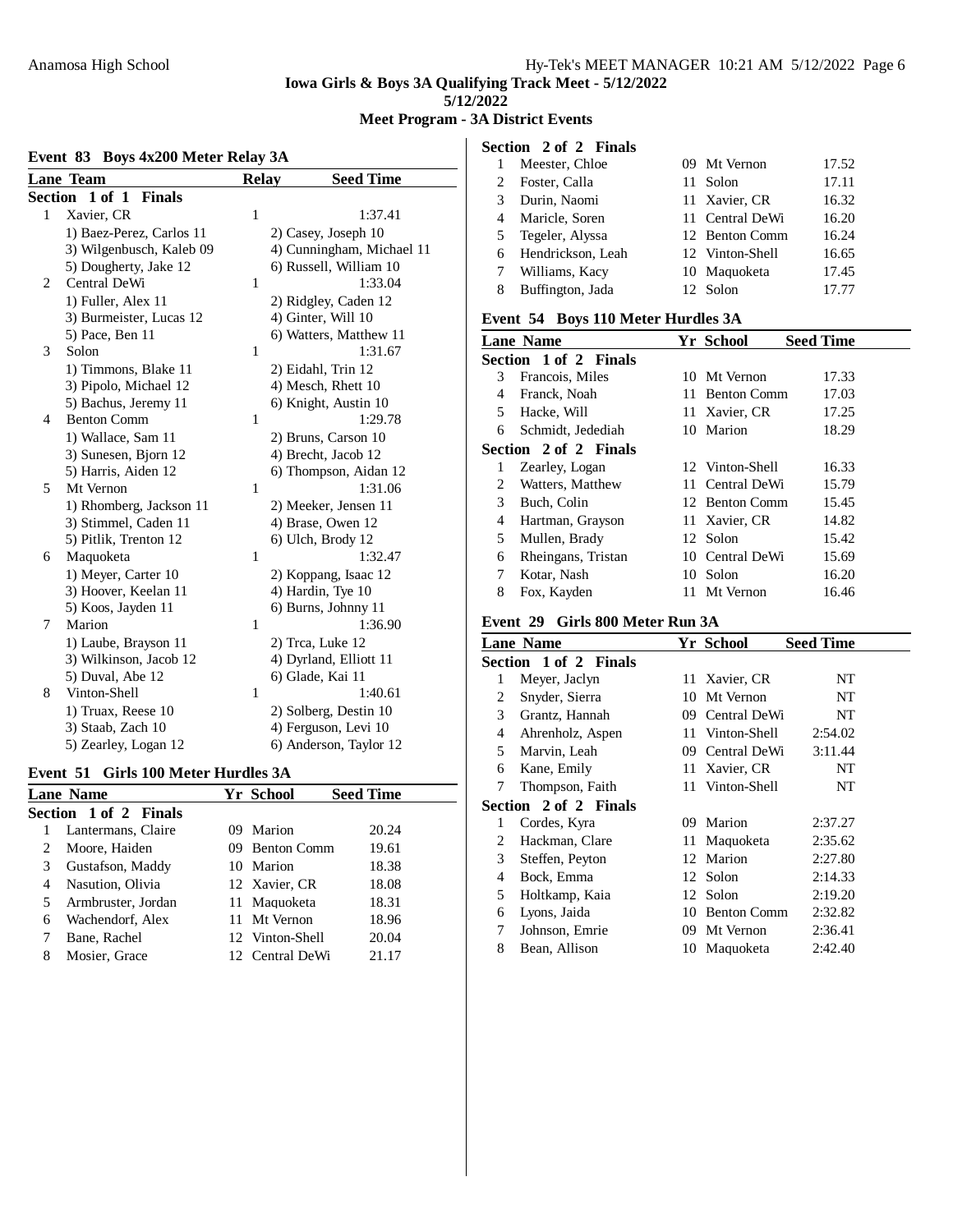**Meet Program - 3A District Events**

#### **Event 30 Boys 800 Meter Run 3A**

|   | <b>Lane Name</b>      |    | Yr School          | <b>Seed Time</b> |
|---|-----------------------|----|--------------------|------------------|
|   | Section 1 of 2 Finals |    |                    |                  |
| 1 | Frana, Victor         | 09 | Maquoketa          | 2:39.37          |
| 2 | Janssen, Max          | 10 | Vinton-Shell       | 2:34.09          |
| 3 | Bramow, Alex          | 09 | Vinton-Shell       | 2:27.47          |
| 4 | Osborn, Brady         | 12 | <b>Benton Comm</b> | 2:17.47          |
| 5 | Bloom, Sam            | 11 | Central DeWi       | 2:18.25          |
| 6 | Frana, Vincent        | 10 | Maquoketa          | 2:30.26          |
| 7 | Perreault, Liam       | 10 | Xavier, CR         | 2:35.03          |
| 8 | Lange, Grant          | 12 | <b>Benton Comm</b> | NT               |
|   | Section 2 of 2 Finals |    |                    |                  |
| 1 | Fencl, Alex           |    | 12 Mt Vernon       | 2:09.51          |
| 2 | Olson, Caleb          | 09 | Central DeWi       | 2:08.83          |
| 3 | Yeomans, Michael      | 10 | Solon              | 2:03.62          |
| 4 | Sharp, Eliot          | 12 | Marion             | 1:59.92          |
| 5 | Sansenbach, Carson    | 12 | Mt Vernon          | 2:00.22          |
| 6 | Becicka, Ty           | 12 | Solon              | 2:07.54          |
| 7 | Verduzco, Nicholas    | 12 | Marion             | 2:09.41          |
| 8 | Camacho, Marcus       |    | 10 Xavier, CR      | 2:09.88          |

### **Event 13 Girls 200 Meter Dash 3A**

|   | <b>Lane Name</b>      |     | Yr School          | <b>Seed Time</b> |
|---|-----------------------|-----|--------------------|------------------|
|   | Section 1 of 2 Finals |     |                    |                  |
| 1 | Blue, Ava             | 10  | Xavier, CR         | 30.73            |
| 2 | Muhlbauer, Regan      | 10  | Xavier, CR         | 29.68            |
| 3 | Lee, Aleece           | 10  | Mt Vernon          | 29.40            |
| 4 | Armbruster, Jordan    | 11  | Maquoketa          | 29.15            |
| 5 | Lansdown, Annie       | 11  | Marion             | 29.26            |
| 6 | Wischmeyer, Lillian   | 10  | Mt Vernon          | 29.62            |
| 7 | Nolte, Danika         | 10  | <b>Benton Comm</b> | 29.94            |
| 8 | McNealy, Sydney       | 09. | Central DeWi       | 32.93            |
|   | Section 2 of 2 Finals |     |                    |                  |
| 1 | Mike, Emma            | 11. | Marion             | 28.49            |
| 2 | Levin, Callie         | 10  | Solon              | 27.75            |
| 3 | Kuhlman, Reese        | 10  | Maquoketa          | 27.41            |
| 4 | Stahle, Aly           | 09  | Solon              | 25.98            |
| 5 | Hendrickson, Leah     |     | 12 Vinton-Shell    | 27.14            |
| 6 | Moore, Hope           | 11  | <b>Benton Comm</b> | 27.49            |
| 7 | Meadows, Allison      | 12  | Central DeWi       | 28.22            |
| 8 | Erickson, Tess        | 10  | Vinton-Shell       | 28.71            |
|   |                       |     |                    |                  |

### **Event 14 Boys 200 Meter Dash 3A**

|   | <b>Lane Name</b>      | <b>Yr School</b> | <b>Seed Time</b> |
|---|-----------------------|------------------|------------------|
|   | Section 1 of 2 Finals |                  |                  |
|   | Duval, Abe            | 12 Marion        | 25.80            |
| 2 | Wilgenbusch, Kaleb    | 09 Xavier, CR    | 25.34            |
| 3 | Anderson, Taylor      | 12 Vinton-Shell  | 25.28            |
| 4 | Pace, Ben             | 11 Central DeWi  | 24.44            |
|   | Curtner, Anthony      | 10 Central DeWi  | 25.20            |
| 6 | Lumpkin, Brent        | 12 Solon         | 25.31            |
|   | Koopman, Joseph       | 11 Vinton-Shell  | 25.59            |
|   | Hoover, Keelan        | Maquoketa        | NT               |
|   |                       |                  |                  |

|    | Section 2 of 2 Finals |                |       |
|----|-----------------------|----------------|-------|
|    | Ulch, Brody           | 12 Mt Vernon   | 23.99 |
| 2  | Timmons, Blake        | 11 Solon       | 23.07 |
| 3  | McDermott, Aidan      | 11 Xavier, CR  | 22.73 |
| 4  | Wallace, Sam          | 11 Benton Comm | 22.34 |
| 5. | Brecht, Jacob         | 12 Benton Comm | 22.53 |
| 6  | Mota, Alex            | 11 Marion      | 23.02 |
|    | Hardin, Tye           | 10 Maquoketa   | 23.09 |
| 8  | Gardner, Oliver       | 11 Mt Vernon   | 24.04 |

### **Event 59 Girls 400 Meter Hurdles 3A**

|   | <b>Lane Name</b>      |    | Yr School          | <b>Seed Time</b> |
|---|-----------------------|----|--------------------|------------------|
|   | Section 1 of 2 Finals |    |                    |                  |
| 1 | Mosier, Grace         |    | 12 Central DeWi    | 1:24.64          |
| 2 | Weets, Ellie          | 09 | Vinton-Shell       | 1:22.89          |
| 3 | Sadler, Mabry         | 09 | <b>Benton Comm</b> | 1:21.23          |
| 4 | Morris, Janelle       | 12 | <b>Benton Comm</b> | 1:16.19          |
| 5 | Dunne, Molly          | 12 | Marion             | 1:17.72          |
| 6 | Barber, Delaney       |    | 09 Central DeWi    | 1:22.59          |
| 7 | Starr, Finley         |    | 09 Maquoketa       | 1:23.89          |
|   | Section 2 of 2 Finals |    |                    |                  |
| 1 | Van Berkem, Ava       |    | 09 Xavier, CR      | 1:13.63          |
| 2 | Stahle, Mia           | 10 | Solon              | 1:09.96          |
| 3 | Swart, Laura          | 11 | Mt Vernon          | 1:08.53          |
| 4 | Arnold, Emma          | 11 | Xavier, CR         | 1:05.56          |
| 5 | Stahle, Sophia        | 11 | Solon              | 1:05.77          |
| 6 | Prier, Madison        |    | 12 Marion          | 1:08.72          |
| 7 | Appleton, Elsa        |    | 10 Mt Vernon       | 1:11.28          |
| 8 | Hackman, Kalyn        |    | 09 Maquoketa       | 1:15.99          |

#### **Event 63 Boys 400 Meter Hurdles 3A**

|   | <b>Lane Name</b>      |    | Yr School          | <b>Seed Time</b> |
|---|-----------------------|----|--------------------|------------------|
|   | Section 1 of 2 Finals |    |                    |                  |
| 3 | Stoltenberg, Colin    |    | 10 Xavier, CR      | 1:07.40          |
| 4 | Schmidt, Jedediah     |    | 10 Marion          | 1:02.11          |
| 5 | Dunsworth, Kole       |    | 10 Central DeWi    | 1:02.27          |
|   | Section 2 of 2 Finals |    |                    |                  |
| 1 | Francois, Miles       |    | 10 Mt Vernon       | 1:01.16          |
| 2 | Kruse, Keenan         |    | 10 Solon           | 1:00.17          |
| 3 | Foster, Oaken         | 11 | Solon              | 59.34            |
| 4 | Rheingans, Tristan    |    | 10 Central DeWi    | 56.28            |
| 5 | Buch, Colin           |    | 12 Benton Comm     | 57.07            |
| 6 | Moeller, Ryne         |    | 11 Mt Vernon       | 59.37            |
| 7 | Oleson, Quinn         |    | 10 Xavier, CR      | 1:00.57          |
| 8 | Patterson, Easton     | 11 | <b>Benton Comm</b> | 1:01.22          |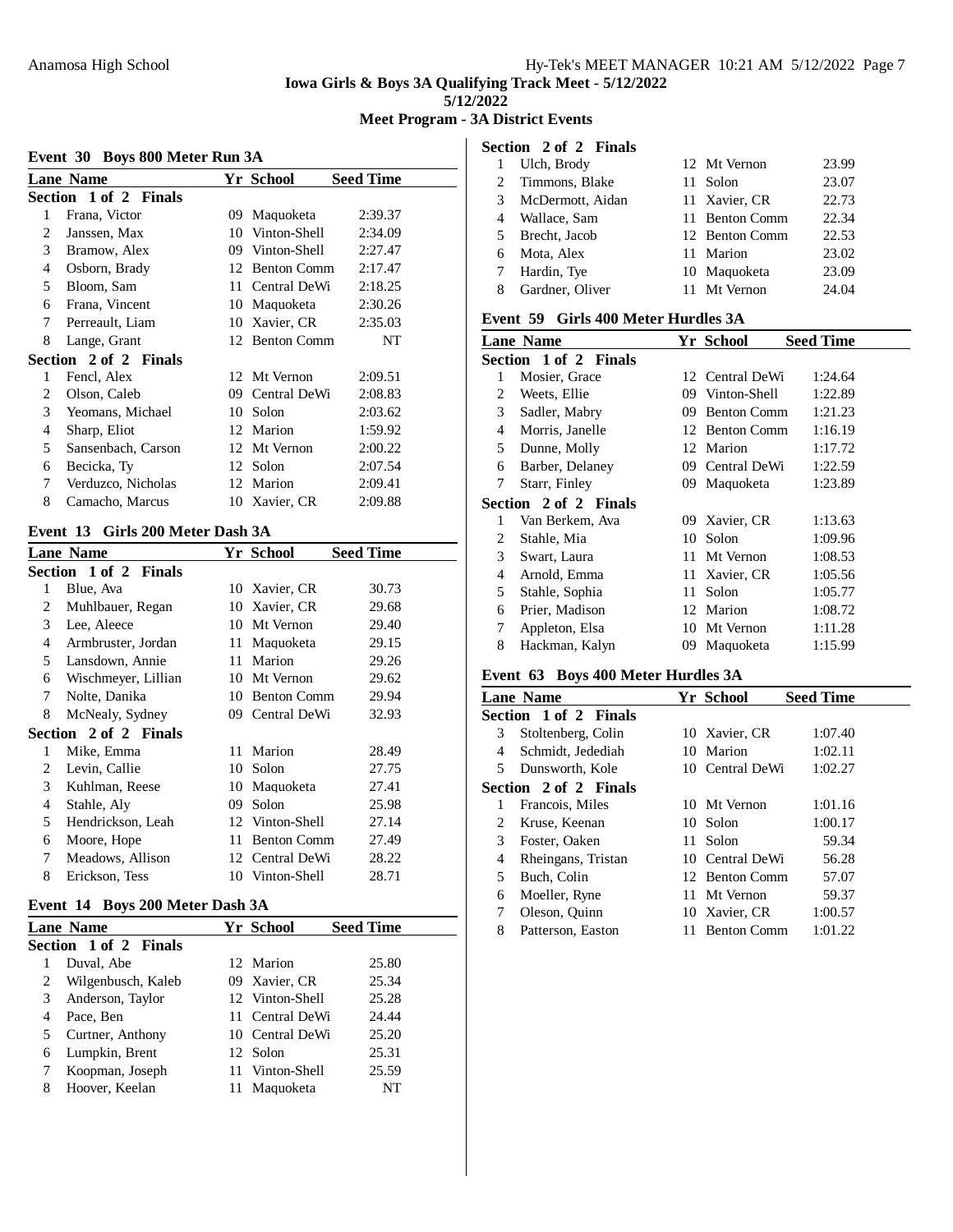# **Meet Program - 3A District Events**

 $\mathbb{R}$ 

#### **Event 37 Girls 1500 Meter Run 3A**

|    | <b>Lane Name</b>      |     | <b>Yr School</b> | <b>Seed Time</b> |
|----|-----------------------|-----|------------------|------------------|
|    | Section 1 of 1 Finals |     |                  |                  |
| 1  | Meyer, AudryElla      | 09  | Marion           | 5:31.65          |
| 2  | Orozco, Kendall       |     | 10 Marion        | 5:25.21          |
| 3  | Moss, Abbie           | 09  | Mt Vernon        | 5:15.12          |
| 4  | Swart, Laura          | 11  | Mt Vernon        | 5:02.11          |
| 5  | Young, Kayla          | 11. | Solon            | 5:14.18          |
| 6  | Quillin, Anna         | 10  | Solon            | 5:16.39          |
| 7  | Rinderknecht, Abby    |     | 12 Benton Comm   | 5:31.48          |
| 8  | Primrose, Olivia      |     | 09 Vinton-Shell  | 5:57.00          |
| 9  | Dake, Madelynn        |     | 12 Xavier, CR    | 6:08.18          |
| 10 | Simmons, Ali          | 10  | Maquoketa        | 5:59.25          |
| 11 | Haisman, Molly        | 11  | Vinton-Shell     | 6:05.44          |
| 12 | Eye, Harley           |     | 12 Maguoketa     | 6:12.89          |
| 13 | White, Alaina         | 09  | Central DeWi     | 6:41.96          |
| 14 | Petersen, Eliza       | 10  | Central DeWi     | 6:20.70          |
| 15 | Karl, Faith           |     | 12 Xavier, CR    | 6:29.83          |

# **Event 38 Boys 1600 Meter Run 3A**

|                |                                                                                                                                                                                                                                                            |                    | <b>Seed Time</b>                                                                           |
|----------------|------------------------------------------------------------------------------------------------------------------------------------------------------------------------------------------------------------------------------------------------------------|--------------------|--------------------------------------------------------------------------------------------|
|                |                                                                                                                                                                                                                                                            |                    |                                                                                            |
| Kabela, Brick  |                                                                                                                                                                                                                                                            | Solon              | 4:56.00                                                                                    |
|                | 11                                                                                                                                                                                                                                                         | <b>Benton Comm</b> | 4:52.75                                                                                    |
|                |                                                                                                                                                                                                                                                            | Solon              | 4:51.07                                                                                    |
|                |                                                                                                                                                                                                                                                            |                    | 4:25.96                                                                                    |
|                | 11                                                                                                                                                                                                                                                         | Marion             | 4:33.38                                                                                    |
|                |                                                                                                                                                                                                                                                            |                    | 4:52.03                                                                                    |
|                | 09                                                                                                                                                                                                                                                         | Mt Vernon          | 4:52.96                                                                                    |
|                |                                                                                                                                                                                                                                                            | Central DeWi       | 4:58.37                                                                                    |
|                | 09                                                                                                                                                                                                                                                         | Central DeWi       | 5:11.52                                                                                    |
| Black, Gunnar  |                                                                                                                                                                                                                                                            | Xavier, CR         | 5:05.19                                                                                    |
| Page, Eli      | 10                                                                                                                                                                                                                                                         | Vinton-Shell       | 5:09.06                                                                                    |
|                | 12                                                                                                                                                                                                                                                         | Mt Vernon          | 5:16.05                                                                                    |
|                |                                                                                                                                                                                                                                                            |                    | 5:38.43                                                                                    |
|                | 10                                                                                                                                                                                                                                                         | <b>Benton Comm</b> | 5:34.19                                                                                    |
|                | 09                                                                                                                                                                                                                                                         | Maquoketa          | 5:34.39                                                                                    |
| Frana, Vincent | 10                                                                                                                                                                                                                                                         | Maquoketa          | 5:57.58                                                                                    |
|                | <b>Lane Name</b><br>Section 1 of 1 Finals<br>Schulte, Trey<br>Yeomans, Michael<br>Erb, Shane<br>Osgood, Jedidiah<br>Blix, Elijah<br>Olberding, Grady<br>Zimmer, Ben<br>Jorgensen, Corbin<br>Boyal, Anoop<br>Laurent, Quinn<br>Morris, Isaac<br>Nabb, Jacob |                    | <b>Yr School</b><br>10<br>10<br>12 Marion<br>11 Vinton-Shell<br>10<br>09.<br>12 Xavier, CR |

| Event 74 Girls 4x100 Meter Relay 3A |                             |              |                           |  |  |
|-------------------------------------|-----------------------------|--------------|---------------------------|--|--|
|                                     | <b>Lane Team</b>            | <b>Relay</b> | <b>Seed Time</b>          |  |  |
| Section                             | $1$ of $1$<br><b>Finals</b> |              |                           |  |  |
| 1                                   | Mt Vernon                   | $\mathbf{1}$ | 53.04                     |  |  |
|                                     | 1) Appleton, Elsa 10        |              | 2) Gookin, Addison 10     |  |  |
|                                     | 3) Swantz, Kara 09          |              | 4) Hawker, Isabel 11      |  |  |
|                                     | 5) Quam, Elizabeth 12       |              | 6) Schurbon, Paige 09     |  |  |
| $\overline{c}$                      | Maquoketa                   | $\mathbf{1}$ | 52.71                     |  |  |
|                                     | 1) Williams, Kacy 10        |              | 2) Kuhlman, Reese 10      |  |  |
|                                     | 3) Trentz, Kylie 09         |              | 4) Wing, Taylor 09        |  |  |
|                                     | 5) Meyer, Hope 11           |              | 6) Christiansen, Katie 09 |  |  |
| 3                                   | Marion                      | $\mathbf{1}$ | 51.58                     |  |  |
|                                     | 1) Burlage, Sydney 12       |              | 2) Poston, Autumn 12      |  |  |
|                                     | 3) Piper, Alexis 12         |              | 4) Lovell, Kenzie 09      |  |  |
|                                     | 5) Meth, Emily 12           |              | 6) Mike, Emma 11          |  |  |
| 4                                   | Solon                       | $\mathbf{1}$ | 49.66                     |  |  |
|                                     | 1) Stahle, Aly 09           |              | 2) Levin, Makinley 12     |  |  |
|                                     | 3) Duckett, Mia 10          |              | 4) Wolff, Emma 11         |  |  |
|                                     | 5) Stahle, Mia 10           |              | 6) McQuinn, Addie 12      |  |  |
| 5                                   | Xavier, CR                  | $\mathbf{1}$ | 51.50                     |  |  |
|                                     | 1) Durin, Naomi 11          |              | 2) Conlon, Braylen 09     |  |  |
|                                     | 3) Weiss, Kate 11           |              | 4) Durin, Sierra 11       |  |  |
|                                     | 5) Blue, Ava 10             |              | 6) Muhlbauer, Regan 10    |  |  |
| 6                                   | <b>Benton Comm</b>          | $\mathbf{1}$ | 52.30                     |  |  |
|                                     | 1) Sims, Carlie 11          |              | 2) Tegeler, Alyssa 12     |  |  |
|                                     | 3) Coffin, Kiah 12          |              | 4) Moore, Hope 11         |  |  |
|                                     | 5) Kulbartz, Kaitlyn 12     |              | 6) Lohrer, Delaney 11     |  |  |
| 7                                   | Vinton-Shell                | $\mathbf{1}$ | 53.01                     |  |  |
|                                     | 1) Timmerman, Kate 11       |              | 2) Erickson, Tess 10      |  |  |
|                                     | 3) Clemensen, Peytin 10     |              | 4) Hendrickson, Leah 12   |  |  |
|                                     | 5) Bruce, Brylee 11         |              | 6) Bane, Rachel 12        |  |  |
| 8                                   | Central DeWi                | $\mathbf{1}$ | 53.81                     |  |  |
|                                     | 1) Meadows, Allison 12      |              | 2) Morris, Ava 12         |  |  |
|                                     | 3) McAvan, Nora 09          |              | 4) Maricle, Soren 11      |  |  |
|                                     | 5) Bloom, Adeline 09        |              | 6) Fielding, Julia 09     |  |  |
|                                     |                             |              |                           |  |  |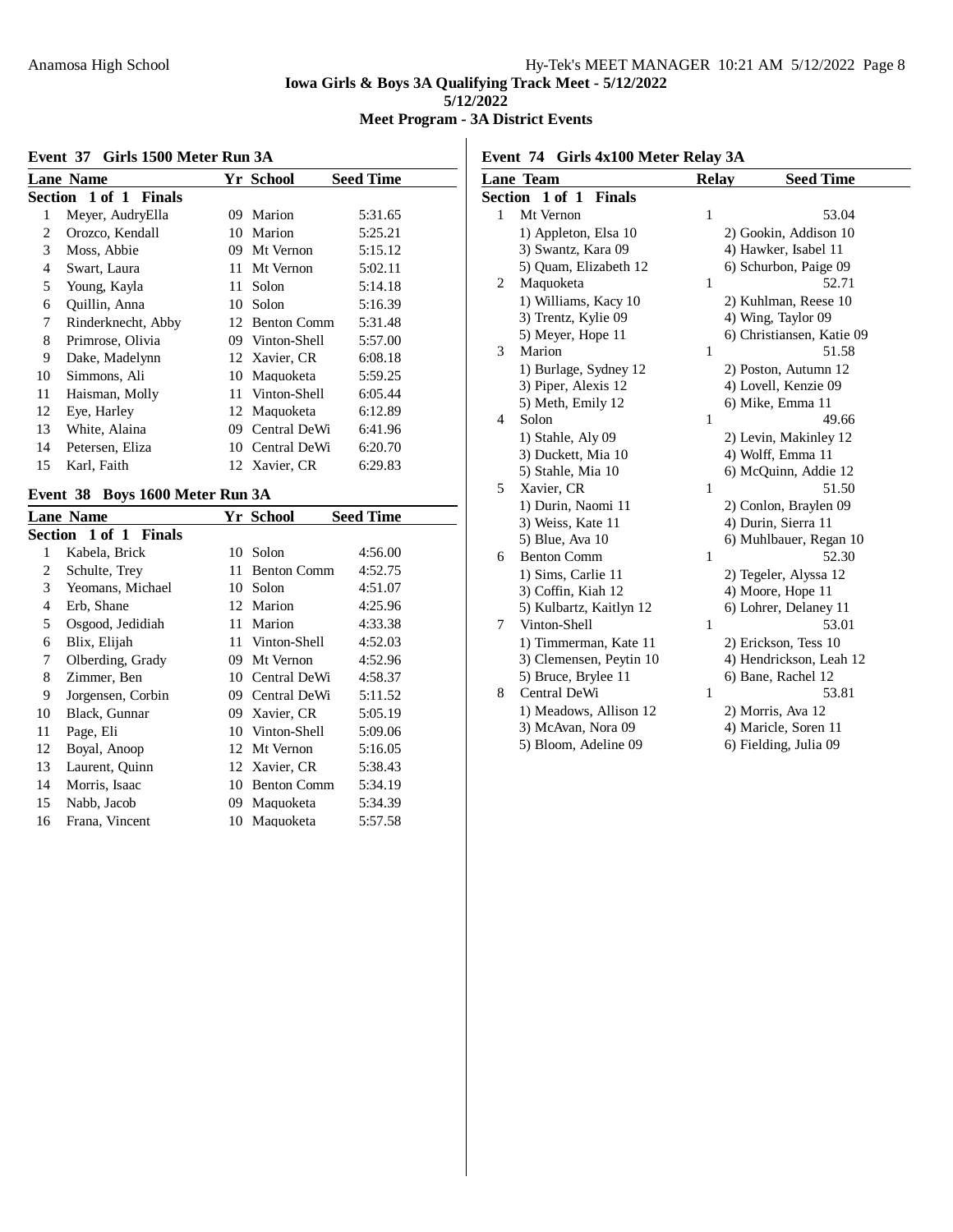# **Meet Program - 3A District Events**

# **Event 75 Boys 4x100 Meter Relay 3A**

**Event 90 Girls 4x400 Meter Relay 3A**

|   | <b>Lane Team</b>          | <b>Relay</b> | <b>Seed Time</b>         |              | <b>Lane Team</b>          | <b>Relay</b> | <b>Seed Time</b>        |
|---|---------------------------|--------------|--------------------------|--------------|---------------------------|--------------|-------------------------|
|   | Section 1 of 1 Finals     |              |                          |              | Section 1 of 1 Finals     |              |                         |
|   | Central DeWi              |              | 45.28                    | $\mathbf{1}$ | Vinton-Shell              |              | 4:37.83                 |
|   | 1) Pace, Ben 11           |              | 2) Harper, David 11      |              | 1) Bruce, Brylee 11       |              | 2) Newton, Annabelle 11 |
|   | 3) Ridgley, Caden 12      |              | 4) Watters, Matthew 11   |              | 3) Miracle, Kinzzy 12     |              | 4) Chvala, Addy 09      |
|   | 5) Sawyer, Colton 09      |              | 6) Shaw, Cael 10         |              | 5) Erickson, Tess 10      |              | 6) Thompson, Faith 11   |
| 2 | Solon                     |              | 44.56                    | 2            | <b>Benton Comm</b>        |              | 4:28.44                 |
|   | 1) Timmons, Blake 11      |              | 2) Eidahl, Trin 12       |              | 1) Lohrer, Delaney 11     |              | 2) Lyons, Jaida 10      |
|   | 3) Knight, Austin 10      |              | 4) Pipolo, Michael 12    |              | 3) Donald, Kennedy 10     |              | 4) King, Gwen 11        |
|   | 5) Mullen, Brady 12       |              | 6) Quillin, Jake 12      |              | 5) Townsley, Emma 10      |              | 6) Von Ahsen, Emma 11   |
| 3 | Maquoketa                 |              | 44.23                    | 3            | Marion                    |              | 4:15.15                 |
|   | 1) Meyer, Carter 10       |              | 2) Koppang, Isaac 12     |              | 1) McAllister, Natalie 10 |              | 2) Steffen, Peyton 12   |
|   | 3) Hoover, Keelan 11      |              | 4) Hardin, Tye 10        |              | 3) Prier, Madison 12      |              | 4) Lovell, Kenzie 09    |
|   | 5) Martin, Tate 09        |              | 6) Koos, Jayden 11       |              | 5) Andresen, Sydney 10    |              | 6) Rice, Regan 11       |
| 4 | Mt Vernon                 |              | 44.02                    | 4            | Solon                     |              | 3:55.44                 |
|   | 1) Rhomberg, Jackson 11   |              | 2) Appleton, Leo 12      |              | 1) O'Neill, Meghan 12     |              | 2) Holtkamp, Kaia 12    |
|   | 3) Stimmel, Caden 11      |              | 4) Pitlik, Trenton 12    |              | 3) Federspiel, Gracie 10  |              | 4) Bock, Emma 12        |
|   | 5) Panos, Tyler 11        |              | 6) Ulch, Brody 12        |              | 5) Levin, Makinley 12     |              | 6) Lietz, Kobi 09       |
| 5 | <b>Benton Comm</b>        | 1            | 44.17                    | 5            | Mt Vernon                 |              | 4:05.93                 |
|   | 1) Wallace, Lawrence 12   |              | 2) Gallery, Aidan 11     |              | 1) Dougherty, Kate 10     |              | 2) Quam, Elizabeth 12   |
|   | 3) Thompson, Aidan 12     |              | 4) Bruns, Carson 10      |              | 3) Brand, Kameron 11      |              | 4) Meester, Emma 11     |
|   | 5) Polansky, Nate 12      |              | 6) Cretin, Isaac 12      |              | 5) Dougherty, Liz 12      |              | 6) Swart, Laura 11      |
| 6 | Xavier, CR                |              | 44.26                    | 6            | Xavier, CR                |              | 4:24.08                 |
|   | 1) Efting, Luke 12        |              | 2) Hartman, Grayson 11   |              | 1) Schmit, Elena 10       |              | 2) Henry, Addison 10    |
|   | 3) Cunningham, Michael 11 |              | 4) McDermott, Aidan 11   |              | 3) Tucker, Elizabeth 10   |              | 4) Neal, Annabelle 10   |
|   | 5) Casey, Joseph 10       |              | 6) Wilgenbusch, Kaleb 09 |              | 5) Rexroth, Taylor 09     |              | 6) Maloney, Nora 10     |
| 7 | Marion                    | 1            | 45.13                    | 7            | Central DeWi              |              | 4:28.66                 |
|   | 1) Coates, Griffin 11     |              | 2) Trca, Luke 12         |              | 1) Boeckmann, Ashlyn 10   |              | 2) Peters, Hannah 10    |
|   | 3) Wilkinson, Jacob 12    |              | 4) Dyrland, Elliott 11   |              | 3) Tiefenthaler, Zoey 11  |              | 4) Fielding, Julia 09   |
|   | 5) Schmidt, Jedediah 10   |              | 6) Duval, Abe 12         |              | 5) Meadows, Allison 12    |              | 6) Bloom, Adeline 09    |
| 8 | Vinton-Shell              | 1            | 47.00                    | 8            | Maquoketa                 |              | 4:39.09                 |
|   | 1) Sivola, Ryan 09        |              | 2) Truax, Reese 10       |              | 1) Hackman, Clare 11      |              | 2) Bean, Allison 10     |
|   | 3) Anderson, Taylor 12    |              | 4) Staab, Zach 10        |              | 3) Wing, Rylee 09         |              | 4) Wing, Grace 11       |
|   | 5) Zearley, Logan 12      |              | 6) Fairbanks, Dallas 09  |              | 5) Starr, Finley 09       |              | 6) Huffman, Alexa 11    |
|   |                           |              |                          |              |                           |              |                         |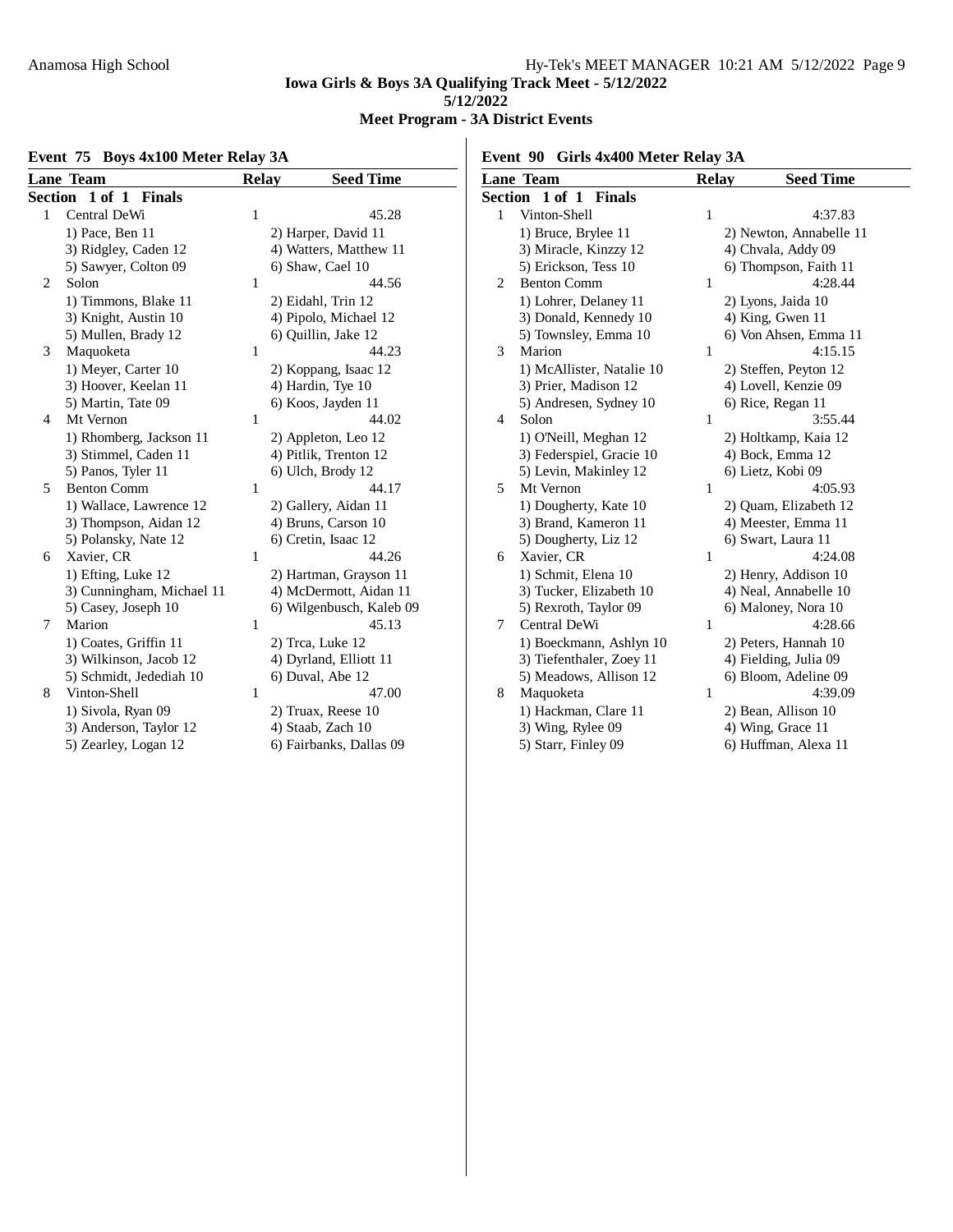#### **Meet Program - 3A District Events**

#### **Event 91 Boys 4x400 Meter Relay 3A**

**Lane Team Relay Seed Time Section 1 of 1 Finals** 1 Vinton-Shell 1 3:40.77 1) Zearley, Logan 12 2) Page, Eli 10 3) Fairbanks, Dallas 09 4) Schneider, Darian 10 5) Sivola, Ryan 09 6) Truax, Reese 10 2 Central DeWi 1 3:33.34 1) Ginter, Will 10 2) Burmeister, Lucas 12 3) Fuller, Alex 11 4) Blankenship, Hunter 12<br>5) Rheingans, Tristan 10 6) Donovan, Carter 12 5) Rheingans, Tristan 10 6) Donovan, Carter 12<br>Benton Comm 1 3:29.97 3 Benton Comm 1 1) Sunesen, Bjorn 12 2) Wallace, Sam 11 3) Brecht, Jacob 12 4) Harris, Aiden 12 5) Pfiffner, Easton 10 6) Lange, Ryan 12 4 Mt Vernon 1 3:25.22 1) Meeker, Jensen 11 2) Fall, Zach 11 3) Erickson, Brady 11 4) Brase, Owen 12 5) Pitlik, Trenton 12 6) Sansenbach, Carson 12 5 Solon 1 3:28.85 1) Knight, Austin 10 2) Mesch, Rhett 10 3) Timmons, Jacob 12 4) Bachus, Jeremy 11 5) Yeomans, Michael 10 6) Becicka, Ty 12 6 Marion 1 3:32.94 1) Regennitter, Jakob 11 2) Verduzco, Nicholas 12 3) Dyrland, Elliott 11 4) Coates, Griffin 11 5) Trca, Luke 12 6) Schmidt, Jedediah 10 7 Xavier, CR 1 3:36.07 1) Frost, Lucas 10 2) Pisney, Zack 11 3) Lemker, Josef 11 4) Rexroth, Jevin 11 5) Camacho, Marcus 10 6) Perreault, Liam 10 8 Maquoketa 1 NT 1) Sims, Willie 09 2) Current, Thad 09 3) Gjerstad, Ayden 09 4) Warthan, MJ 09

#### **Event 120 Girls High Jump 3A**

| Pos            | Name                 |     | Yr School       | <b>Seed Mark</b> |
|----------------|----------------------|-----|-----------------|------------------|
|                | Flight 1 of 1 Finals |     |                 |                  |
| $\mathfrak{D}$ | Miller, Madeleine    | 11. | Mt Vernon       | 4-08.00          |
| 3              | Huffman, Alexa       | 11  | Maquoketa       | 4-08.00          |
| 4              | Lemke, Marlie        | 11. | Maquoketa       | 4-08.00          |
| 5              | Holtkamp, Tatum      | 10  | Solon           | 4-08.00          |
| 6              | Towne, Lilly         |     | 10 Solon        | $4 - 10.00$      |
| 7              | Schurbon, Paige      |     | 09 Mt Vernon    | $4 - 10.00$      |
| 8              | Bockenstedt, Ella    | 11. | Marion          | $4 - 10.00$      |
| 9              | Bartels, Ella        |     | 12 Marion       | $4 - 10.00$      |
| 10             | McAvan, Nora         |     | 09 Central DeWi | 5-00.00          |
| 11             | Van Berkem, Ava      |     | 09 Xavier, CR   | 5-01.00          |
| 12             | Maricle, Soren       | 11  | Central DeWi    | 5-05.00          |
|                |                      |     |                 |                  |

**Event 121 Boys High Jump 3A**

| <b>Name</b>           |                      |                    | <b>Seed Mark</b>                                                                                                                     |
|-----------------------|----------------------|--------------------|--------------------------------------------------------------------------------------------------------------------------------------|
|                       |                      |                    |                                                                                                                                      |
| Cornelius, Colby      |                      |                    | 5-08.00                                                                                                                              |
| Brooks, Gavin         |                      | <b>Benton Comm</b> | 5-08.00                                                                                                                              |
| Briesmeister, Michael |                      |                    | 5-08.00                                                                                                                              |
| Fairbanks, Dallas     |                      |                    | 5-08.00                                                                                                                              |
| Erickson, Brady       |                      |                    | 5-08.00                                                                                                                              |
| Sunesen, Bjorn        |                      |                    | 5-10.00                                                                                                                              |
| Foster, Oaken         |                      |                    | $6 - 00.00$                                                                                                                          |
| Hardin, Tye           |                      |                    | $6 - 06.00$                                                                                                                          |
|                       | Flight 1 of 1 Finals |                    | Yr School<br>11 Central DeWi<br>09.<br>11 Mt Vernon<br>09 Vinton-Shell<br>11 Mt Vernon<br>12 Benton Comm<br>11 Solon<br>10 Maguoketa |

#### **Event 128 Girls Long Jump 3A**

| Pos    | <b>Name</b>          |     | <b>Yr School</b>   | <b>Seed Mark</b> |
|--------|----------------------|-----|--------------------|------------------|
| Flight | 1 of 2 Finals        |     |                    |                  |
| 1      | Sadler, Mabry        | 09  | <b>Benton Comm</b> | 13-07.50         |
| 2      | Lennie, Kayla        | 09  | <b>Benton Comm</b> | 14-04.50         |
| 3      | Greenwalt, Emma      | 09  | Marion             | 14-04.75         |
| 4      | Bloom, Adeline       | 09  | Central DeWi       | 14-06.00         |
| 5      | Sims, Malia          | 11  | Maquoketa          | 14-09.75         |
| 6      | Murray, Ashlyn       |     | 10 Vinton-Shell    | 15-01.00         |
| 7      | Clemensen, Peytin    |     | 10 Vinton-Shell    | 15-04.25         |
|        | Flight 2 of 2 Finals |     |                    |                  |
| 1      | McAvan, Nora         | 09  | Central DeWi       | 15-05.50         |
| 2      | Poston, Autumn       |     | 12 Marion          | 15-09.00         |
| 3      | Appleton, Elsa       | 10. | Mt Vernon          | 15-10.25         |
| 4      | Wing, Taylor         | 09. | Maquoketa          | 16-00.00         |
| 5      | Levin, Callie        | 10  | Solon              | 16-02.00         |
| 6      | Meyer, Jaclyn        | 11  | Xavier, CR         | 16-07.50         |
| 7      | Levin, Makinley      | 12  | Solon              | 17-07.25         |
|        |                      |     |                    |                  |

#### **Event 129 Boys Long Jump 3A**

| Pos    | Name                   |    | Yr School          | <b>Seed Mark</b> |  |
|--------|------------------------|----|--------------------|------------------|--|
| Flight | 1 of 2 Finals          |    |                    |                  |  |
| 1      | Glade, Kai             | 11 | Marion             | ND               |  |
| 2      | Hird, Jackson          | 10 | Mt Vernon          | 17-04.25         |  |
| 3      | Meyer, Anthony         |    | 10 Central DeWi    | 17-05.50         |  |
| 4      | Zangerle, Cyrus        | 11 | Mt Vernon          | 17-07.50         |  |
| 5      | Brooks, Gavin          | 09 | <b>Benton Comm</b> | 18-01.25         |  |
| 6      | Burns, Johnny          | 11 | Maquoketa          | 18-05.00         |  |
| 7      | Schneider, Darian      |    | 10 Vinton-Shell    | 18-09.50         |  |
|        | Flight 2 of 2 Finals   |    |                    |                  |  |
| 1      | Sunesen, Bjorn         | 12 | <b>Benton Comm</b> | 19-00.00         |  |
| 2      | Laube, Brayson         | 11 | Marion             | 19-03.50         |  |
| 3      | White, Brett           | 10 | Solon              | 19-05.00         |  |
| 4      | Zearley, Logan         |    | 12 Vinton-Shell    | 19-08.00         |  |
| 5      | Pentico, Parker        | 12 | Solon              | 19-11.00         |  |
| 6      | Harper, David          | 11 | Central DeWi       | 20-00.50         |  |
| 7      | Beasler-Weber, Coleton |    | 10 Xavier, CR      | 20-01.00         |  |
| 8      | Hoover, Keelan         |    | 11 Maquoketa       | 20-01.00         |  |